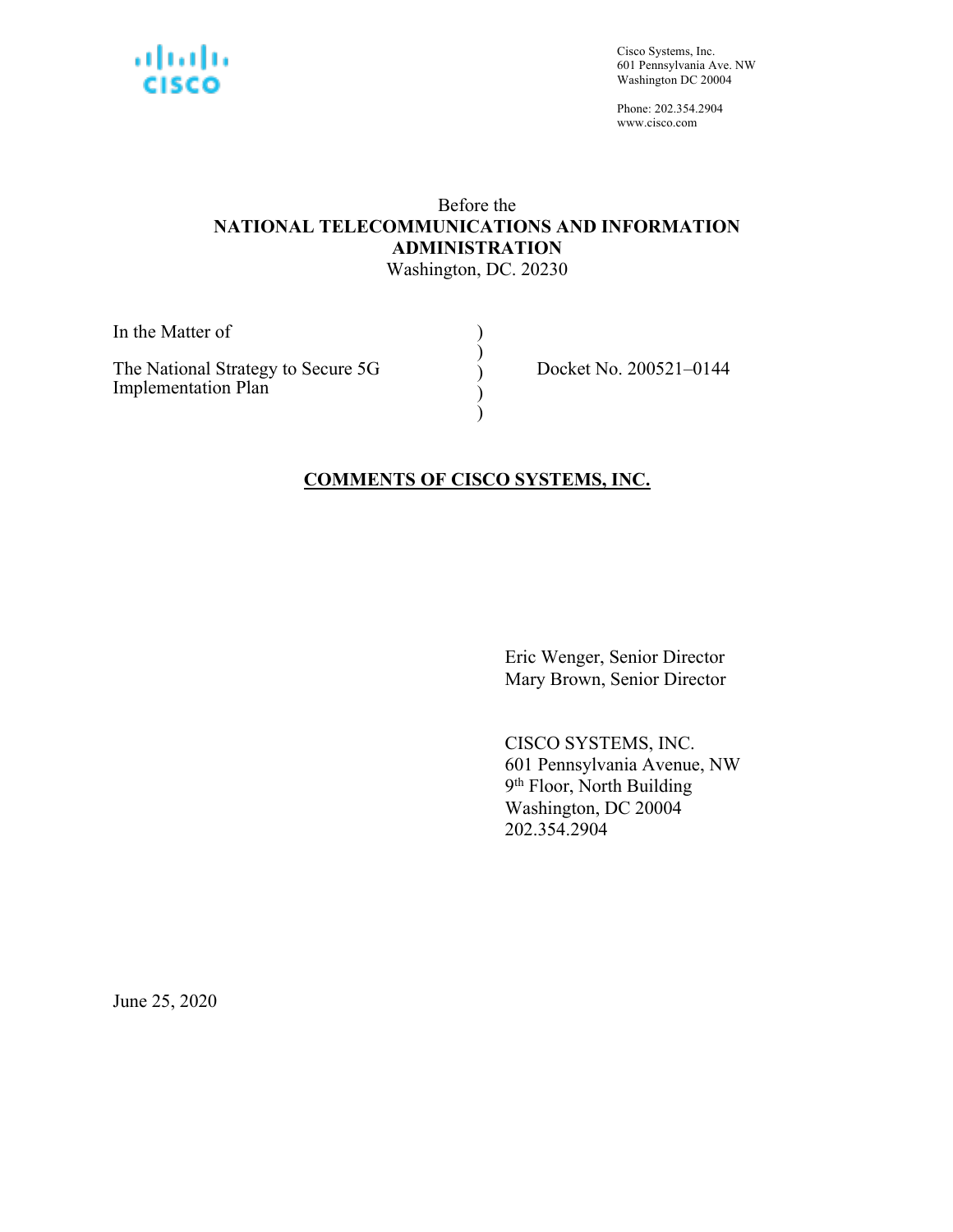### **TABLE OF CONTENTS**

| $\mathbf{I}$ . | IMPLEMENTATION OF THE NATIONAL STRATEGY TO SECURE 5G REQUIRES<br>USE CASES THAT ADVANCE AGILITY, DYNAMISM, AND INNOVATION5                   |
|----------------|----------------------------------------------------------------------------------------------------------------------------------------------|
|                | A. The Administration Should Advance a Light Touch Regulatory Framework<br>that Streamlines Deployment and Encourages Open and Interoperable |
|                | B. The Administration Should Develop an Agenda for Research and Data-Based                                                                   |
|                | C. The Administration Should Leverage Testbeds and Government Deployment                                                                     |
|                |                                                                                                                                              |
| II.            | RIGOROUS TESTING OF SECURITY PERFORMANCE IN VARIOUS OPERATIONAL<br>SCENARIOS IS CRUCIAL FOR PRACTICAL IMPLEMENTATION OF<br><b>THE</b>        |
|                | III. THE NATIONAL STRATEGY TO SECURE 5G MUST BE IMPLEMENTED<br>INTERNATIONALLY TO ENSURE THE DEVELOPMENT OF A DIVERSE GLOBAL                 |
|                |                                                                                                                                              |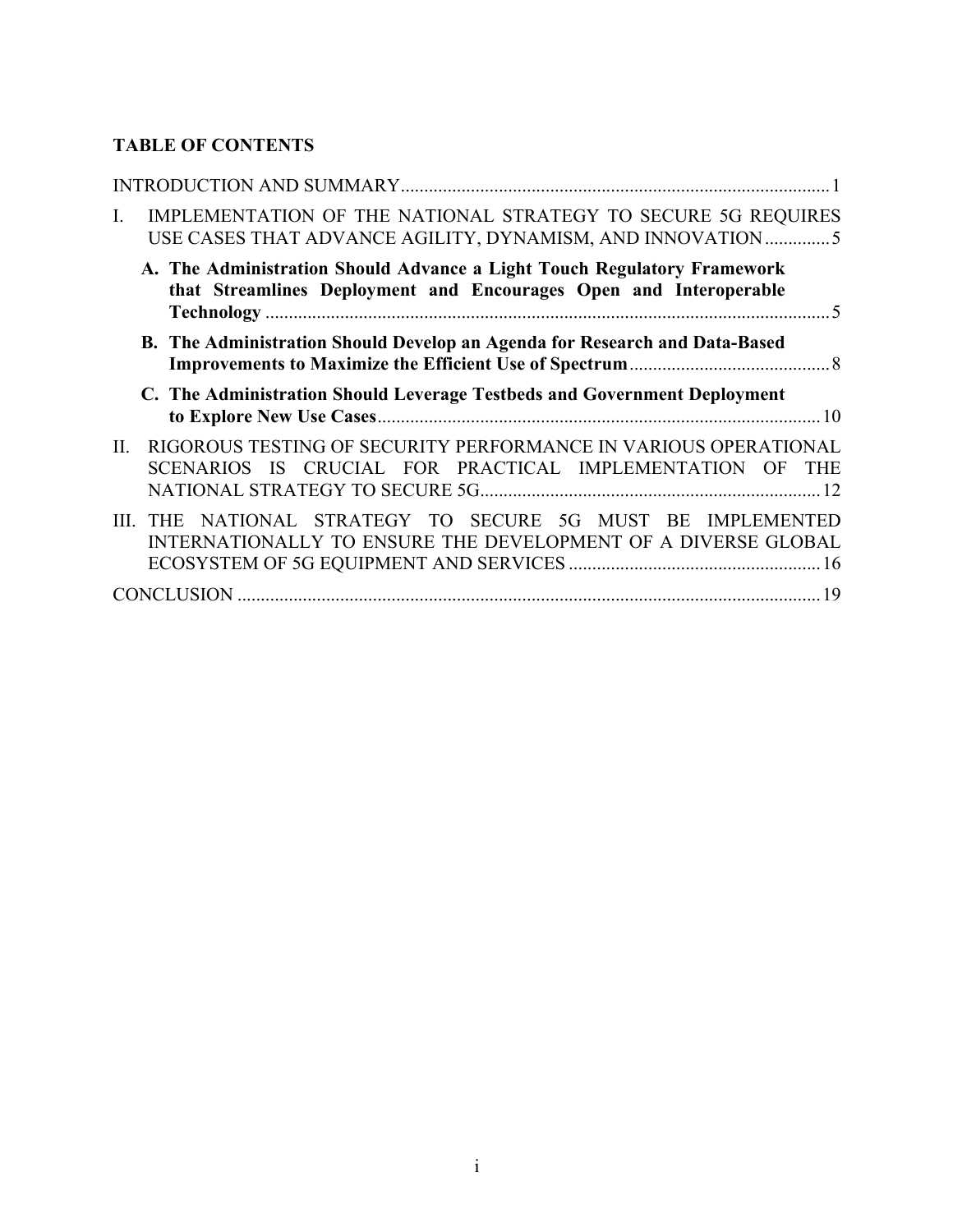

Cisco Systems, Inc. 601 Pennsylvania Ave. NW Washington DC 20004

Phone: 202.354.2904 www.cisco.com

# Before the **NATIONAL TELECOMMUNICATIONS AND INFORMATION ADMINISTRATION**

Washington, DC. 20230

) ) ) ) )

In the Matter of The National Strategy to Secure 5G Implementation Plan

Docket No. 200521–0144

#### **COMMENTS OF CISCO SYSTEMS, INC.**

Cisco Systems, Inc. ("Cisco") hereby submits its comments in response to the Notice and Request for Comments ("Notice")<sup>1</sup> by which the National Telecommunications and Information Administration ("NTIA") seeks input to inform the development of an Implementation Plan for the National Strategy to Secure 5G in accordance with the requirements of the Secure 5G and Beyond Act of 2020.<sup>2</sup>

#### **INTRODUCTION AND SUMMARY**

Cisco thanks NTIA for its leadership in developing both strategies and implementation plans critical to the successful build-out, deployment, and use of 5G networks. Cisco believes that advanced wireless networks, including 5G, have the potential to enable a new wave of innovation and competitive opportunities for American industry. Like every generation of wireless mobile data communication technology before it, 5G offers a potential new set of capabilities that can power new use cases. With regard to 5G—and the complementary technology in Wi-Fi6—these

<sup>1</sup> National Telecommunications and Information Administration, *The National Strategy to Secure 5G Implementation Plan*, Notice, Request for Public Comments, Docket No. 200521–0144, 85 FR 32016 (May 28, 2020). https://www.govinfo.gov/content/pkg/FR-2020-05-28/pdf/2020-11398.pdf

<sup>2</sup> Secure 5G and Beyond Act of 2020, Pub. L. No. 116-129, 134 Stat. 223 (2020), https://www.congress.gov/116/plaws/publ129/PLAW-116publ129.pdf.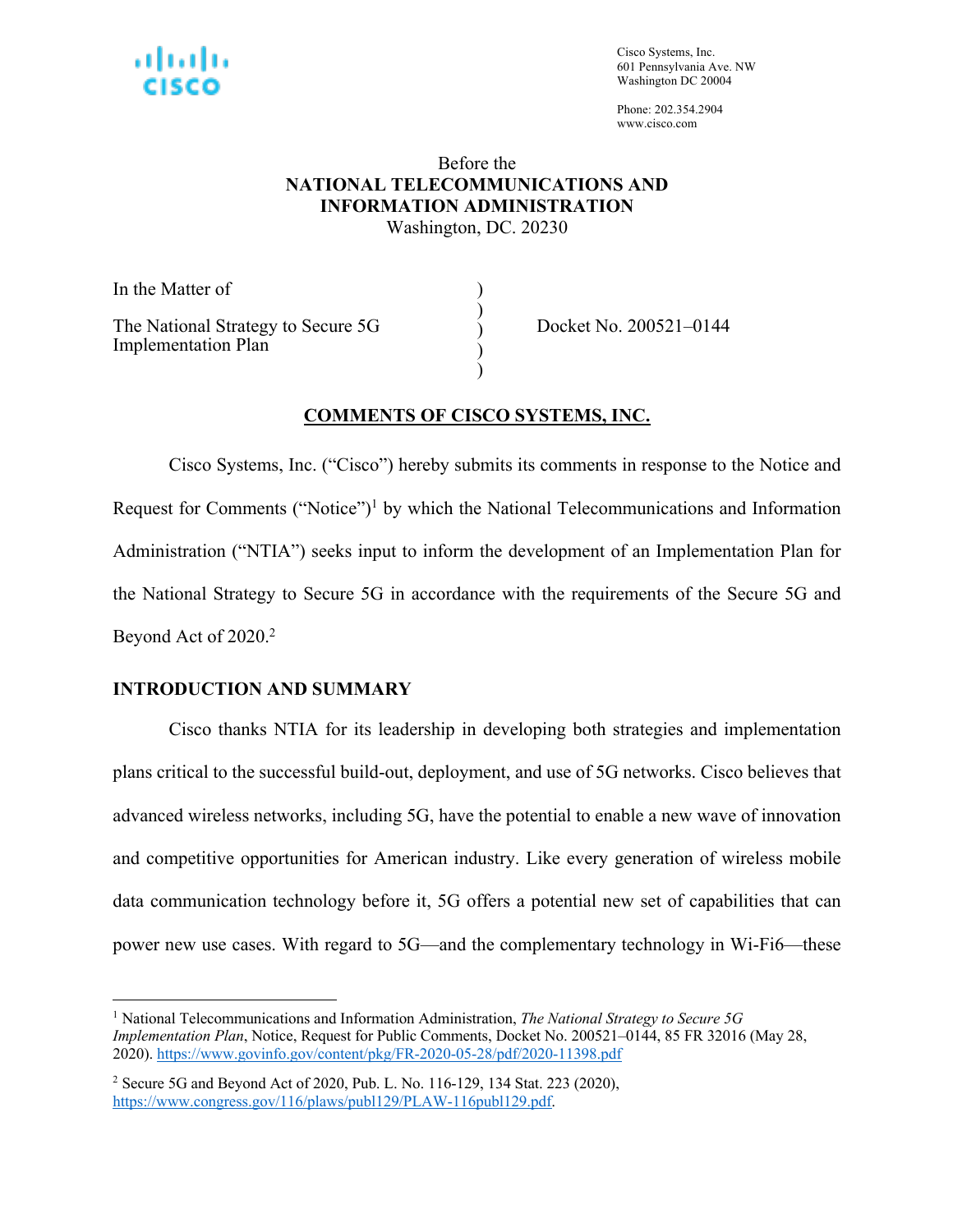include higher bandwidth, lower latency, and greater device density. The U.S. government can play a critical role in helping industry understand the import of these new capabilities—as well as the challenges and opportunity their use will bring. Therefore, as described below, Cisco urges the federal government to: (1) promote agility, dynamism, and innovation by raising awareness about potential new 5G use cases; (2) leverage testbeds for rigorous assessments of security performance in various operational scenarios; and (3) implement the National Strategy internationally to ensure the development of a diverse global ecosystem of 5G equipment and services.

5G is not just about high-speed data connections for enhanced consumer mobile broadband. 5G will deliver that, of course. It will also enable entirely new service models—and new revenue opportunities—for operators who successfully leverage the new capabilities of 5G to identify, build, and deliver the most compelling use cases. Those use cases in turn may serve as a platform for a new generation of entrepreneurs to develop innovative business models beyond our ability to forecast from where we sit today. However, without greater understanding of the most compelling use cases, decisions we make in the near term about network architecture may constrain future feasibility of some use cases.

Advancements delivered via 5G technologies allow for new flexibility in the configuration and use of advanced wireless networks. These include separation of the control plane from the data plane, movement of more intelligence to the edge of the network (multi-edge access compute), and the ability to deliver customized "network slices." New configuration options bring both new challenges in terms of how to properly protect connected devices and also new opportunities to improve security by leveraging the power of intelligent, intuitive networks. If properly architected and configured, the capabilities of next generation networks can deliver better security than is possible today. Greater levels of visibility and control over the movement of data and the operation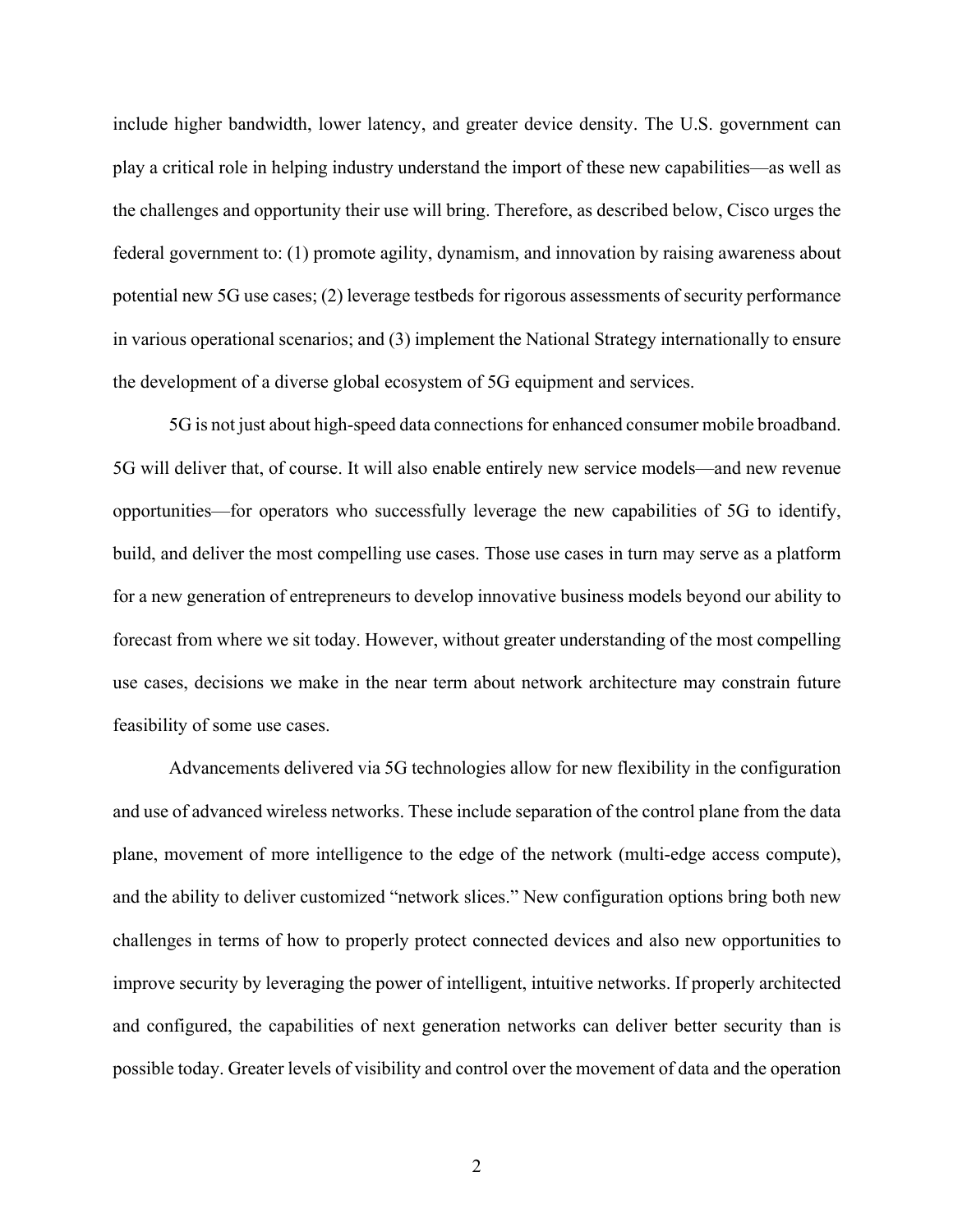of devices can allow for cloud-based implementation of "Zero Trust" security, including rolebased access controls, device isolation, and network segmentation.3

Advancements offered 5G network cores will be necessary to take full advantage of the massive throughput and low latency that new 5G radios provide at the edge. Core networking innovations will allow public mobile network operators to leverage major changes taking place in data centers, networking, and the economics of mobility in a standardized multivendor environment. These significant changes will facilitate new opportunities such as personalized networks through slicing and more granular functions. Greater levels of reliability and resiliency can also be achieved. 4

Cisco is developing its mass scale 5G solutions with operator needs in mind. Cisco's strategy is to transition its customers to a cloud-centric network. Cisco believes 5G is not just about new radios and faster consumer mobile broadband. It is about the total end-to-end network that will provide service in a wide variety of use cases for enterprise and industrial customers with orchestration from the cloud.

The ability of mobile network operators to select from a wide range of options for their 5G service offerings also means there will be a broad array of choices for how best to architect their 5G networks. Decisions about which capabilities should be emphasized, and, therefore, which architectures should be prioritized, will to some degree rely on discerning which 5G dependent services will drive market adoption. This in turn explains the importance of federal government

<sup>&</sup>lt;sup>3</sup> "Operators can now apply innovative methods to correlate geo-location information to behavioral analytics, compare those against policy in the context of a threat to the carrier cloud, and ascertain the nature of that threat and what to do about it with far greater clarity. Visibility and control properly applied to the advanced threats of today offer the carrier cloud a level of protection." https://www.cisco.com/c/dam/en/us/solutions/collateral/serviceprovider/service-provider-security-solutions/5g-security-innovation-with-cisco-wp.pdf

<sup>&</sup>lt;sup>4</sup> "Cisco and Telstra have completed a world first with a 5G Sub 6 GHz radio call over a packetized fronthaul network (X-HAUL) utilizing Cisco segment routing to improve network resiliency for Telstra customers." https://newsroom.cisco.com/press-release-content?type=webcontent&articleId=2058724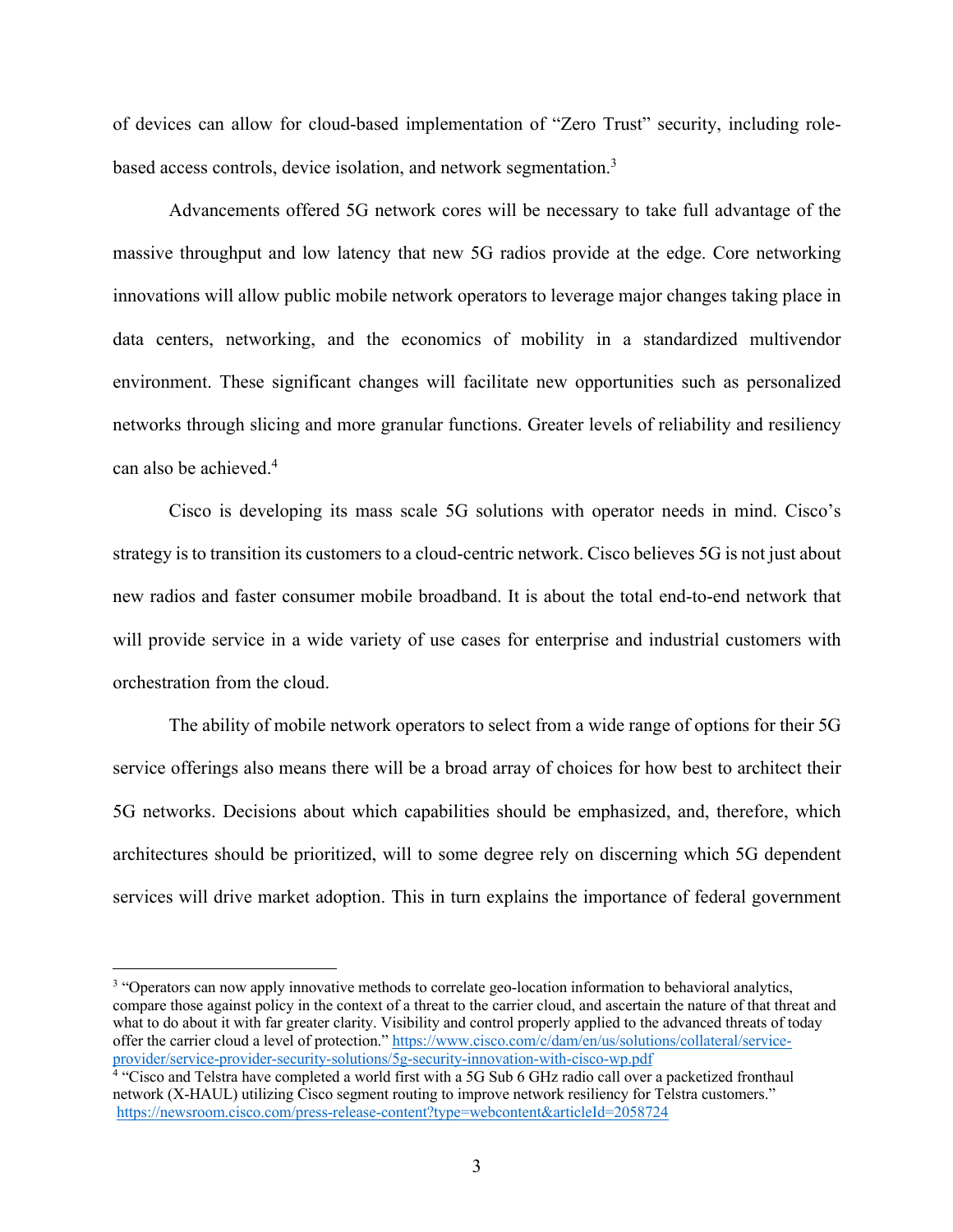efforts to develop greater understanding of 5G use cases beyond faster delivery of movies and games to consumer mobile handsets.

In this sense, the "Race to 5G" does not well describe the transition in networking that 5G presents. It is not simply a "race" to install 5G radios at base stations that provide nationwide coverage, or to reach a certain number of 5G small cells. In fact, the characterization of 5G as a race can lead to prioritization of cost and speed over other critical priorities, such as security and functionality.

Rather, it is more of an exploration of uncharted territory as new technology begins to be applied to new problems. The transition to 5G will happen in waves or phases over many years. As we will discuss in greater detail below, the first critical part of that effort requires allocation of spectrum. 5G networks will likely be made up of various blocks of spectrum, each with different characteristics. As we discuss further below regarding the need for advancements in smart sharing of spectrum, Wi-Fi and other unlicensed spectrum technologies are critical to the success of 5G and next-generation wireless networks.

Today, connectivity through Wi-Fi and 4G LTE is complementary, and 5G industrial and enterprise environments will take this further, offering the possibility of selecting between or combining connectivity through a variety of licensed and unlicensed spectrum through multiple different radios managed by both mobile network operators and enterprise private networks. The Federal Communications Commission's planned release of additional mid-band spectrum for unlicensed use in the 6 GHz band will improve the capabilities of advanced Wi-Fi offerings, including the latest generation of Wi-Fi technology, Wi-Fi6. 5

<sup>5</sup> *Unlicensed Use of the 6 GHz Band*, Report and Order and Further Notice of Proposed Rulemaking, 35 FCC Rcd 3852 (2020).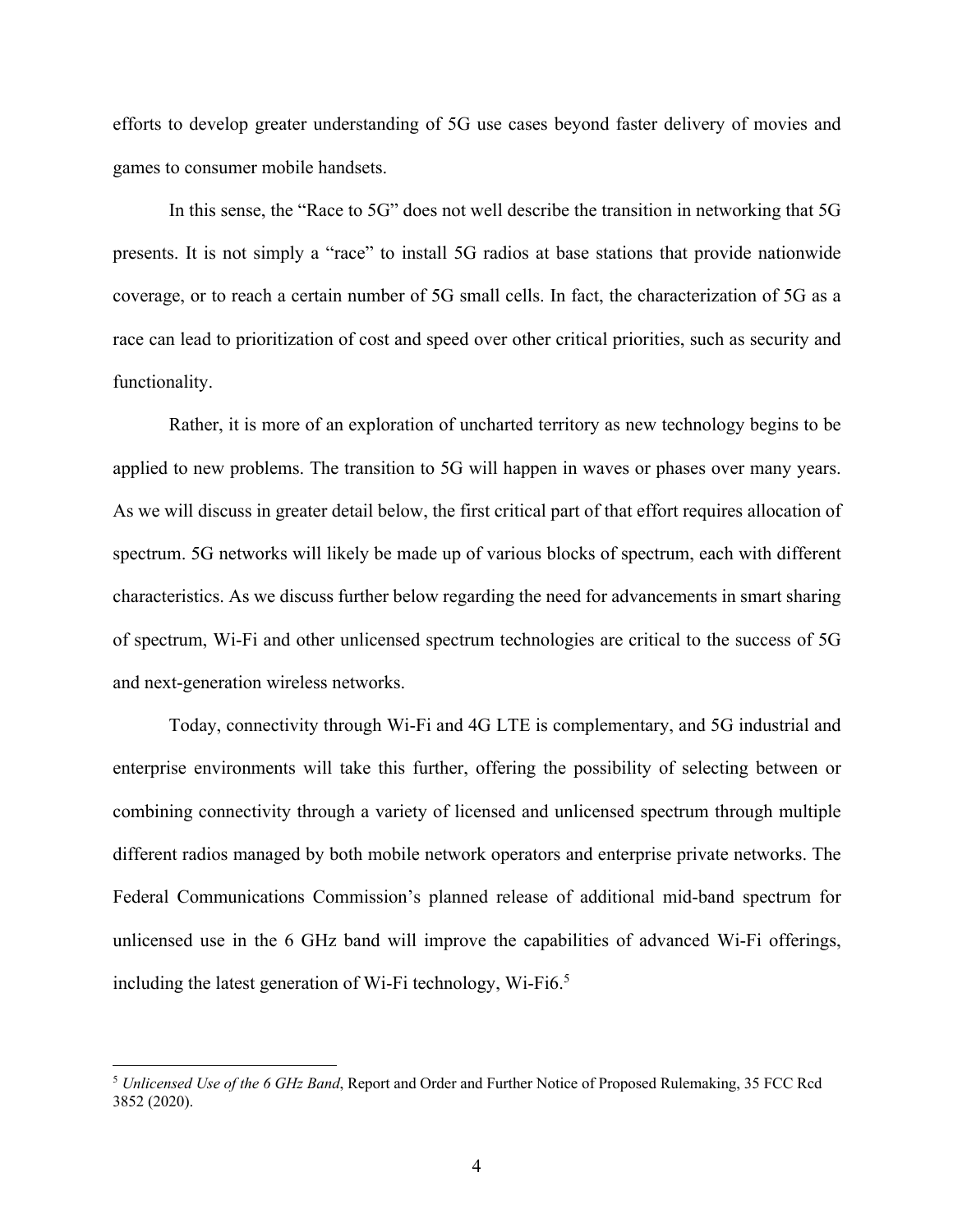Once spectrum is allocated by national governments, two key areas of network development will be possible—the deployment of new radios at the edge of the network and the refresh of the mobile network core. Once 5G radios can be deployed and handsets or other devices can be sold, network operators will be able to deliver impressive boosts in transmission speed, markedly reduced latency, and much greater device density by virtue of the increased reliability of the Radio Access Network ("RAN").

However, the most revolutionary changes associated with 5G technologies will require reimagining the core of today's mobile networks. This transition will move the market from what is termed "non-standalone" 5G networks to networks that are "end-to-end 5G" or "standalone 5G." In fact, Cisco has had 5G core technology available in the market for several years, and we look forward to accelerating the transition to end-to-end 5G.

Cisco supports the NTIA's efforts in this proceeding and elsewhere to ensure the development of secure and reliable connectivity through its National Strategy to Secure 5G.

#### **I. IMPLEMENTATION OF THE NATIONAL STRATEGY TO SECURE 5G REQUIRES USE CASES THAT ADVANCE AGILITY, DYNAMISM, AND INNOVATION**

#### **A. The Administration Should Advance a Light Touch Regulatory Framework that Streamlines Deployment and Encourages Open and Interoperable Technology**

The Administration can best facilitate the domestic rollout of 5G technologies and the development of a robust domestic 5G commercial ecosystem by establishing and maintaining a light touch regulatory approach that expedites deployment<sup>6</sup> and fosters powerful global market-

<sup>6</sup> Cisco supported the Commission's most recent resolution of network neutrality rules. *Restoring Internet Freedom*, Declaratory Ruling, Report and Order, and Order, GN Docket No. 17-108, 33 FCC Rcd 311 (2018). But there is more work to do. While the FCC has made improvements in enabling service providers to plan and deploy 5G networks by creating guard rails for municipal antenna siting permits, municipal regulations are in many cases not online; digitization of these requirements would greatly facilitate planning.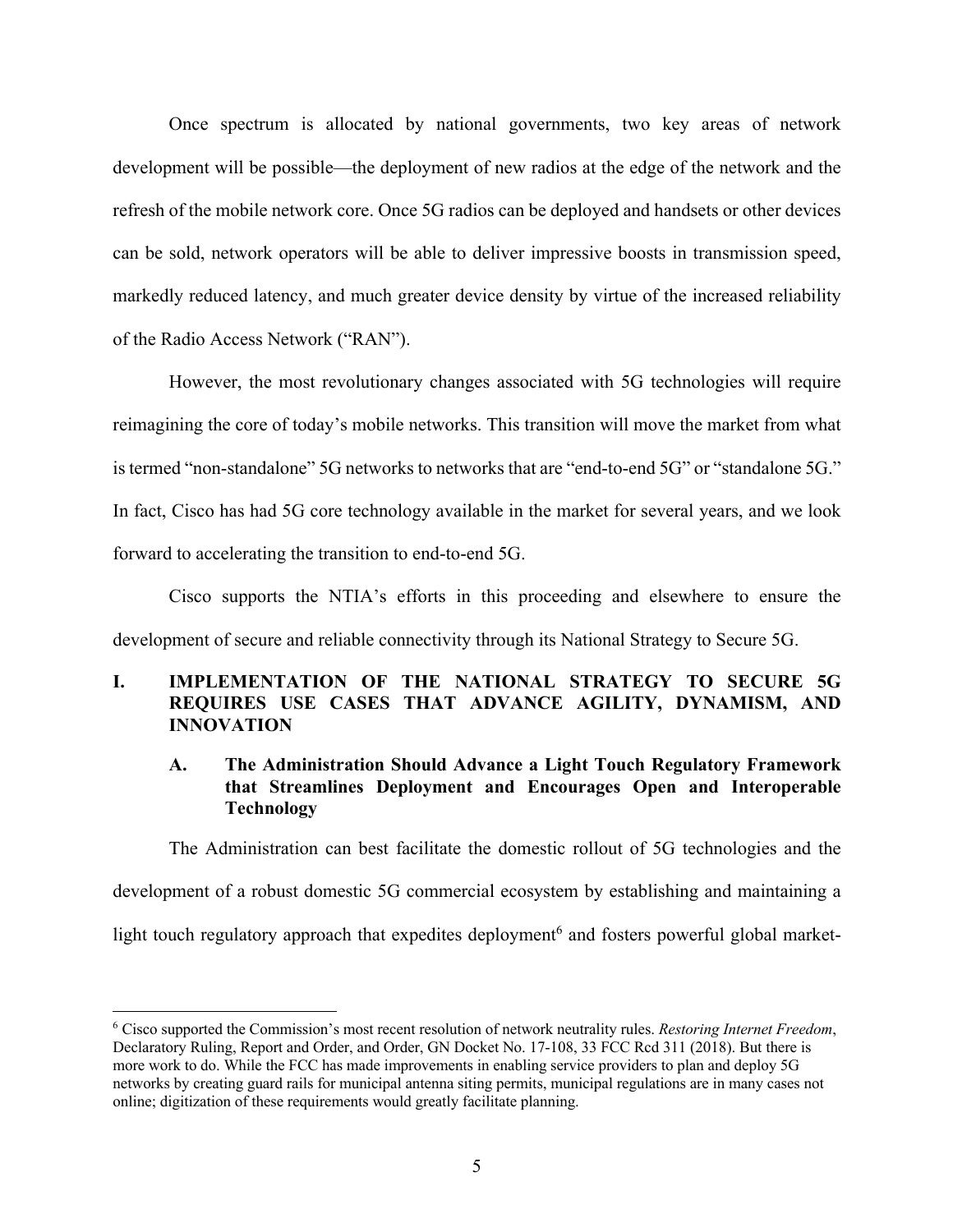based trends towards open and interoperable consensus-based standards in 5G hardware and software. Along with the spectrum advances we discuss below in Section I.B, regulatory certainty around these principles would dramatically accelerate domestic deployment and stimulate innovation favoring network operators and suppliers based in the United States and allied countries.

For instance, one particularly promising area of innovation derives from opening up the RAN. Open and interoperable RAN ensures that network operators that are investing in new infrastructure and network upgrades through the transition to 5G have a competitive and diverse set of choices among innovative and trusted suppliers providing secure 5G. Open and interoperable RAN ensures that radio selection does not lock a service provider into other network elements from the same vendor.

Adopting an open system attempts to avoid defining key interfaces in ways that may inhibit competition among suppliers. In an open system, when new innovation in the radio occurs, existing radios can be swapped out—or simply upgraded in place via software—without necessarily requiring downstream parts of the network to be changed as well. This facilitates competition, innovation, and "best of breed" choice among available technologies, while reducing barriers to entry for new players. Entrepreneurs do not need to rely upon adoption of their innovations by a limited number of radio manufacturers and can sell directly to service providers. Furthermore, a substantial portion of the advancements in this field will be in software and cloud-based services areas where American companies historically excel.

Cisco disputes assertions that open RAN technology will not reach a sufficient level of maturity to permit widespread adoption in the market until it is capable of being fully integrated with the hardware at the edge of the network. Such claims significantly undersell the maturity of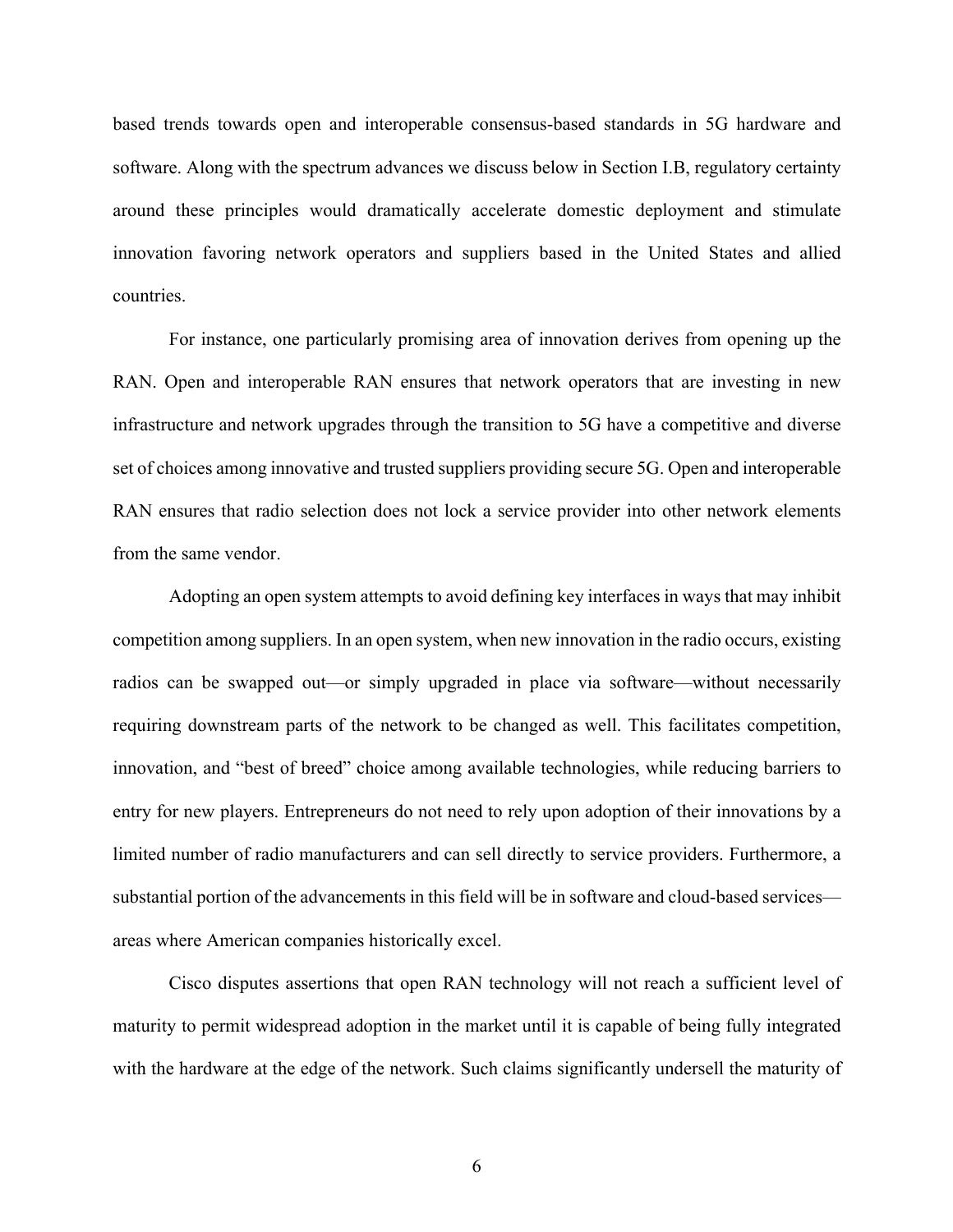existing technology.<sup>7</sup> Open RAN systems are already deployed in major markets in Japan, Europe, and India and are the subject of testing and trials by operators in the field, with new companies building upon the open interfaces of open RAN to develop new and innovative radio hardware and/or software solutions that will dramatically enhance network performance and economics.<sup>8</sup> The time is ripe now for the encouragement and development of open systems.

To be clear, we are not calling for government mandates; we do not want the U.S. government—or any government—to force a shift to open RAN or any other approach to building a network.9 Instead, we urge the U.S. government to promote a regulatory model that provides for streamlined deployment and encourages diversity and choice among rigorous standards-based innovations in the market of trusted suppliers.

<sup>7</sup> "Cisco, Altiostar and World Wide Technology (WWT) are working together on an open, virtual radio access network (vRAN) blueprint for service provider networks. The joint solution will help carriers deploy cloud-based vRAN systems based on technologies from Cisco and Altiostar and that will be brought to market using the sales and integration capabilities of WWT." https://www.fiercewireless.com/wireless/cisco-altiostar-and-wwt-team-openvran

<sup>8</sup> Comments of The Open RAN Policy Coalition, WC Docket No. 18-89 at 7-8 (filed May 20, 2020). Examples of open RAN deployments include: (1) Rakuten has deployed a commercial fully cloud-native mobile network with open vRAN in Japan, with radios and other equipment, software, and services from multiple vendors. Initially built with 4G radios, 5G capabilities will be deployed via software upgrades of existing Altiostar radios and 5G radio hardware from NEC. The network will be powered by Cisco's telco cloud, core, routing, switching, and services; (2) Altiostar has deployed its software with 4G/5G radios from Airspan, MTI, Nokia and Sercomm and is working with radios and related equipment and materials from Flex, Fujitsu, KMW, NEC and Xilinx to deploy by mid-year; (3) Indian integrated telecommunications services provider, Bharti Airtel, has deployed Altiostar's open vRAN solution across multiple major cities in India; (4) DISH Network is building the United States' first software-defined 5G wireless broadband network utilizing an open, intelligent RAN architecture, and DISH has entered into a multi-year agreement with Mavenir to deliver cloud-native open RAN software; (5) Mavenir has deployed with Vodafone Idea; (6) NTT DOCOMO has already realized interoperability between base station equipment of Fujitsu, NEC and Nokia with O-RAN Alliance-compliant fronthaul and X2 interfaces in their 5G commercial service; (7) Telefónica has established an open RAN consortium of hardware and software companies aimed for the development and deployment of open RAN in 4G and 5G, comprising the necessary design, development, integration, operation and testing activities required to materialize open RAN; and (8) Parallel Wireless, Mavenir, and Altiostar have been deploying Open RAN with operators such as Vodafone, Telefonica, MTN, Optus. In addition to these real-world deployments, there are numerous trials, demonstration projects, and standards development activities presently underway worldwide to advance open RAN. *See also* https://www.openranpolicy.org and https://www.cisco.com/c/dam/en/us/products/collateral/cloud-systems-management/elastic-services-controlleresc/reimagining-mobile-network-white-paper.pdf

<sup>9</sup> Comments of The Open RAN Policy Coalition, WC Docket No. 18-89 at 4 (filed May 20, 2020) (arguing that "while the Commission should indeed leverage this proceeding to give new solutions an opportunity for deployment, the Commission should not pick winners nor mandate replacement decisions.").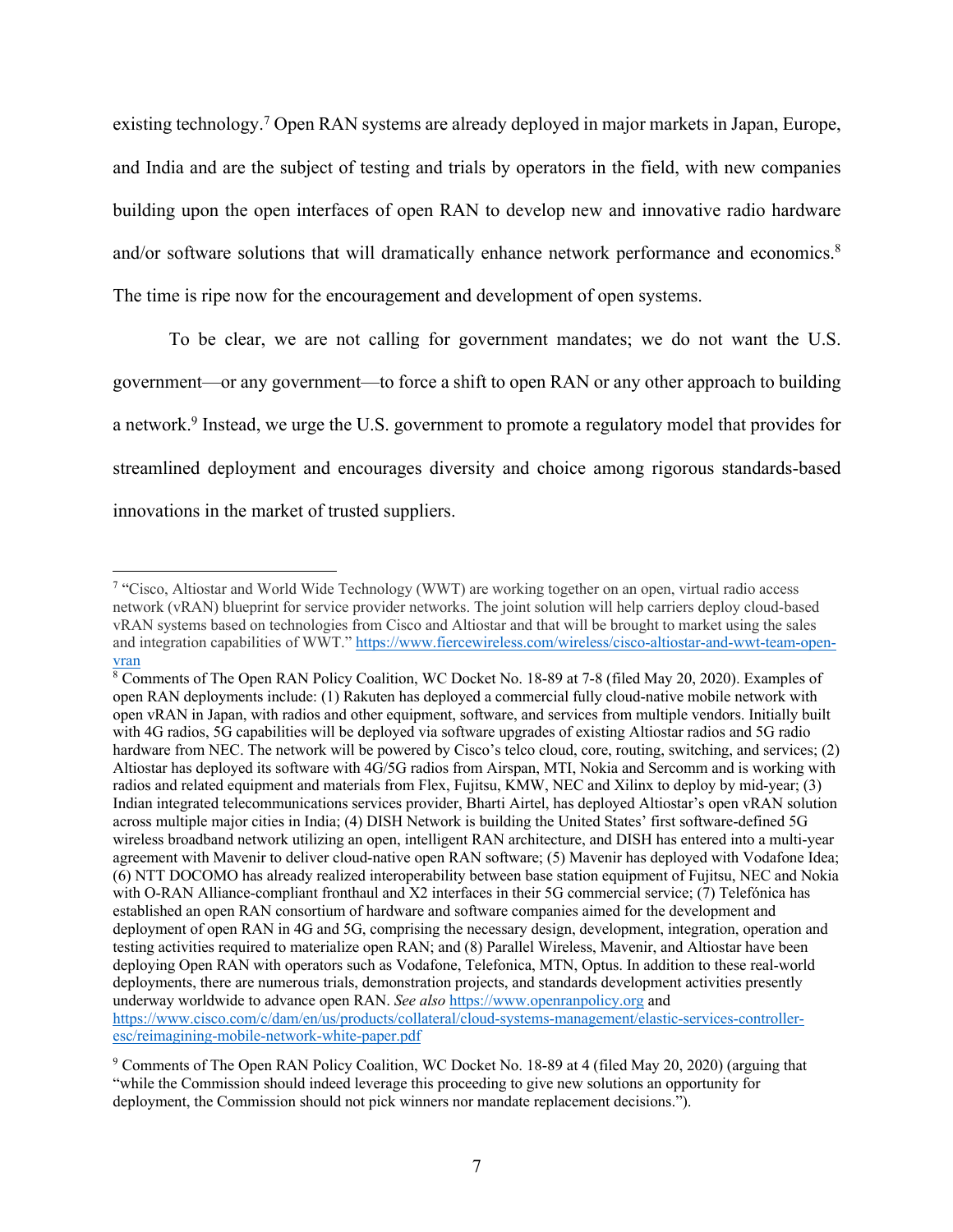#### **B. The Administration Should Develop an Agenda for Research and Data-Based Improvements to Maximize the Efficient Use of Spectrum**

The Administration also must encourage spectrum sharing and develop innovative means of effective utilization of available spectrum for 5G. Cisco believes this is an area that holds enormous potential to accelerate and leverage the benefits of U.S. deployment, and we outline our specific recommendations below.

First, the federal government should urgently conduct more research regarding the propagation models for various types of spectrum and common problems in propagation, such as the effect of building entry loss or ground clutter. This research should cover the various radio deployments and environments of today's mobile networks, e.g., high mobility user equipment and devices (UEs) and low mobility UEs, high UE concentration environments and low UE concentrations, along with the impacts of advanced beamforming and similar advanced radio propagation features. Such knowledge is foundational to crucial policy decisions about what bands of spectrum should be the focus of deployment; what barriers in terms of incumbent users must be addressed to enable wide scale deployment and use; and whether and how smart sharing of currently allocated spectrum can be enabled.

While there are ITU-R models on these topics, many of them are the result of unsystematic data inputs and committee negotiation. As such, they represent "rough estimates" or "best guesses" of how radio energy propagates and, in some cases, do not reflect today's advanced 5G radio features. Our inability to rely on improved, data-driven analysis is severely handicapping our use of available spectrum. For all users of 5G, whether they are commercial or government, we urgently need to derive an improved understanding of propagation and interference, both for cochannel spectrum sharing (when clearing is not possible) and adjacent channel interference (enabling better choices about when services can operate adjacent to one another without causing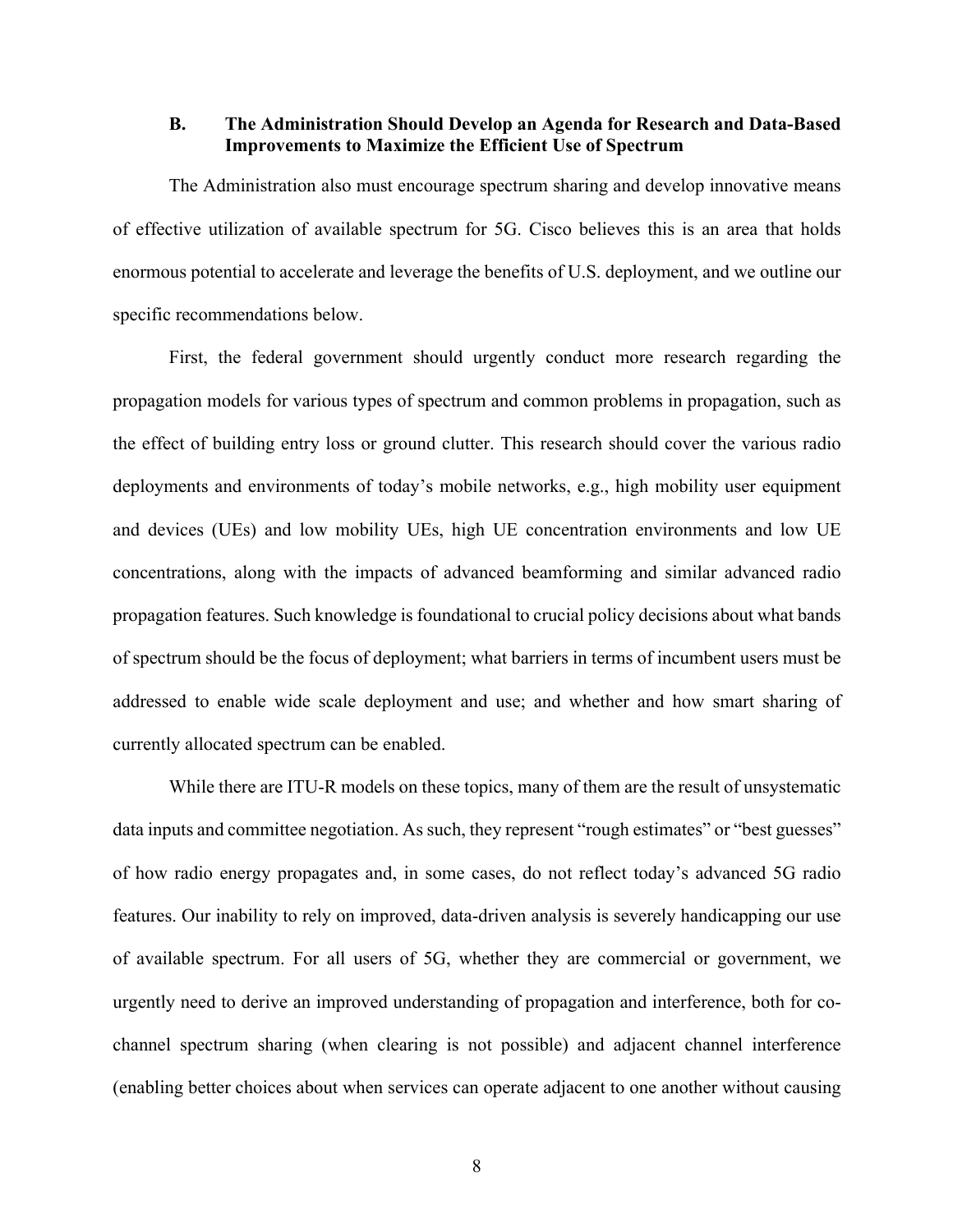interference). While it may appear at first glance that the government has few incentives to enable smarter sharing in or around bands it uses or plans to use, we believe that, in fact, the opposite may be true. Greater knowledge about wave propagation could potentially reveal new mechanisms for more effective sharing available of spectrum without undue risk of disruption to incumbents.

As of now, our ability to share spectrum, while more advanced than ever before, remains primitive as compared to the possibilities that we believe exist. We can share geographically by putting one transmitter in one location, and then separating a second transmitter geographically to avoid harmful interference, and also by using automated databases that can change channels quickly in response to protected transmitters shifting their positions, as in CBRS. There are also successful examples of sharing via ultra-wideband radio underlays. However, this is not enough to accommodate the innovation that is possible in this field.

We need to develop more tools in this arena through the application of artificial intelligence or other data-driven approaches such as sharing the same spectrum but separating transmissions in time. As of today, radios are designed by humans and when they are deployed in the world, the waveforms utilized do not change. If waveforms could change in response to dynamic interference environments through the use of artificial intelligence, it may be possible to wring more efficiency out of the available radio spectrum.<sup>10</sup> More accurate propagation data, such as improved clutter loss modeling or hard data about building entry loss for the various radio deployments and environments of today's mobile networks, is indispensable to these improvements.

In short, the Administration should think expansively about spectrum sharing and work with industry stakeholders to explore new use cases that experiment with new propagation models

<sup>&</sup>lt;sup>10</sup> See "The Radio Frequency Spectrum + Machine Learning = A New Wave in Radio Technology," Defense Advanced Research Projects Agency (DARPA) (Aug. 11, 2017), *available* at https://www.darpa.mil/newsevents/2017-08-11a; "How AI is Starting to Influence Wireless Communications," IEEE Spectrum, *available at*  https://spectrum.ieee.org/computing/software/how-ai-is-starting-to-influence-wireless-communications.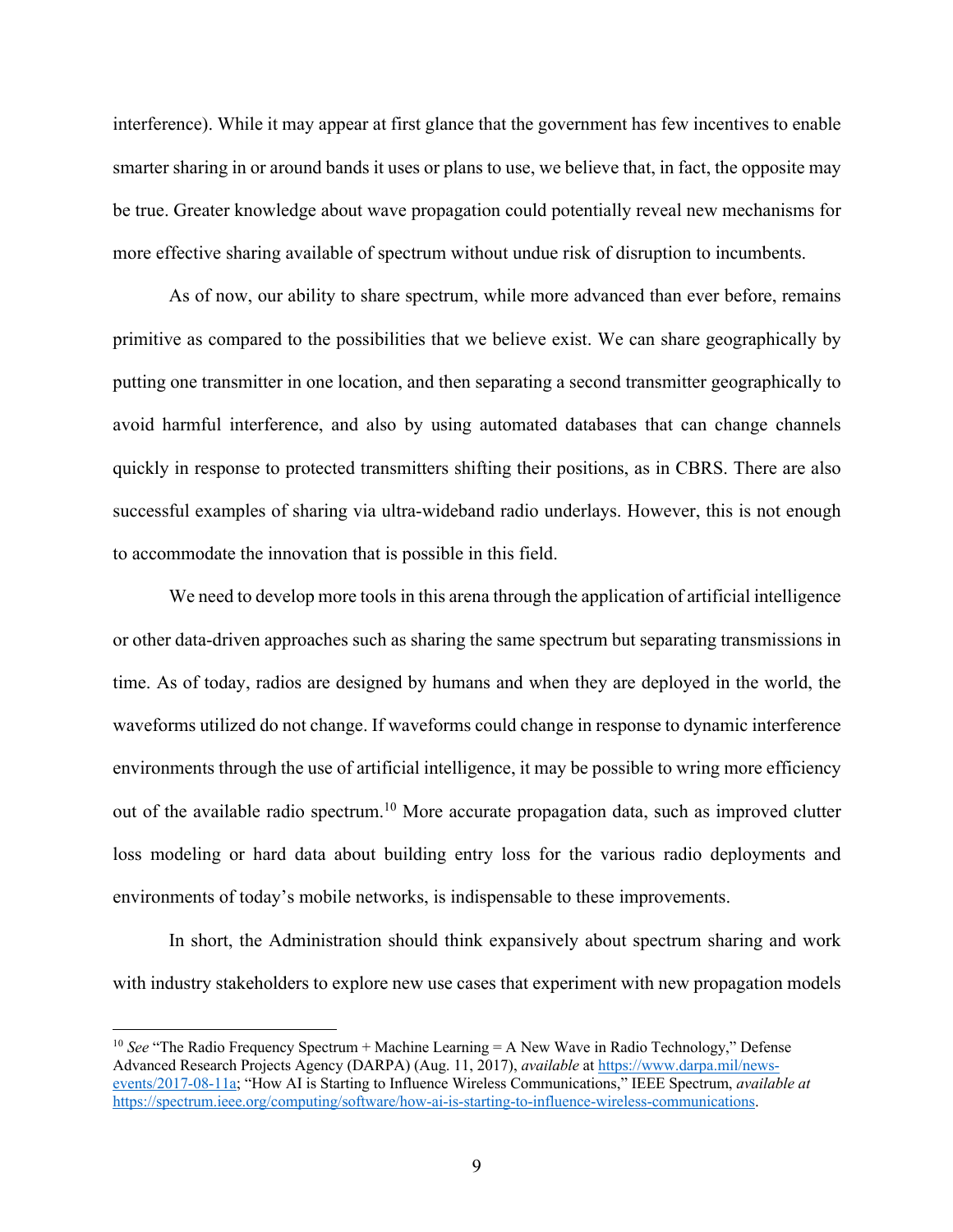and improved data.<sup>11</sup> Additionally, the Administration should work with industry stakeholders to push toward more efficient use of the radio medium more broadly, including user equipment and new radios. For instance, encouraging beam forming and other engineering improvements would increase the efficient use of spectrum. These possibilities should be at the heart of the Implementation Plan for the National Strategy to Secure 5G.

#### **C. The Administration Should Leverage Testbeds and Government Deployment to Explore New Use Cases**

The transition from 3G to 4G was largely about increased speed to consumer handsets, which enabled video-intensive services like Netflix. Likewise, the transition from 4G to 5G will further boost speed, reduce latency, and increase device density, which will improve consumer end-user experiences. However, Cisco forecasts that the most dramatic changes resulting from 5G technologies will come from its uptake by industrial and enterprise customers, who will benefit from innovations in multi-access edge computing (moving intelligence to the edge of the network) and network slicing (guaranteeing delivery of connectivity with specific, customizable properties).

Today, Wi-Fi and 4G LTE exist as complementary technologies. Mobile devices grab available Wi-Fi connectivity when cellular signals are weak (e.g., indoors). Mobile networks offload IP traffic to Wi-Fi and fixed networks to optimize performance. In the 5G future, though, industrial and enterprise users of spectrum will select between or even combine elements of three delivery models for connectivity to devices on their networks, likely through access points inside of buildings that combine multiple radios that accommodate both 5G and Wi-Fi technology and utilize: (1) licensed spectrum managed by a service provider; (2) licensed spectrum dedicated to

 $11$  For instance, high mmW and terahertz frequencies are ripe for propagation research and exploration of use cases. The FCC has opened this spectrum for use by innovators, but far more attention needs to be paid to the development of use cases, and in understanding radio wave propagation of this spectrum. *See Spectrum Horizons*, ET Docket No. 18-21, First Report and Order, 34 FCC Rcd 1605 (2019).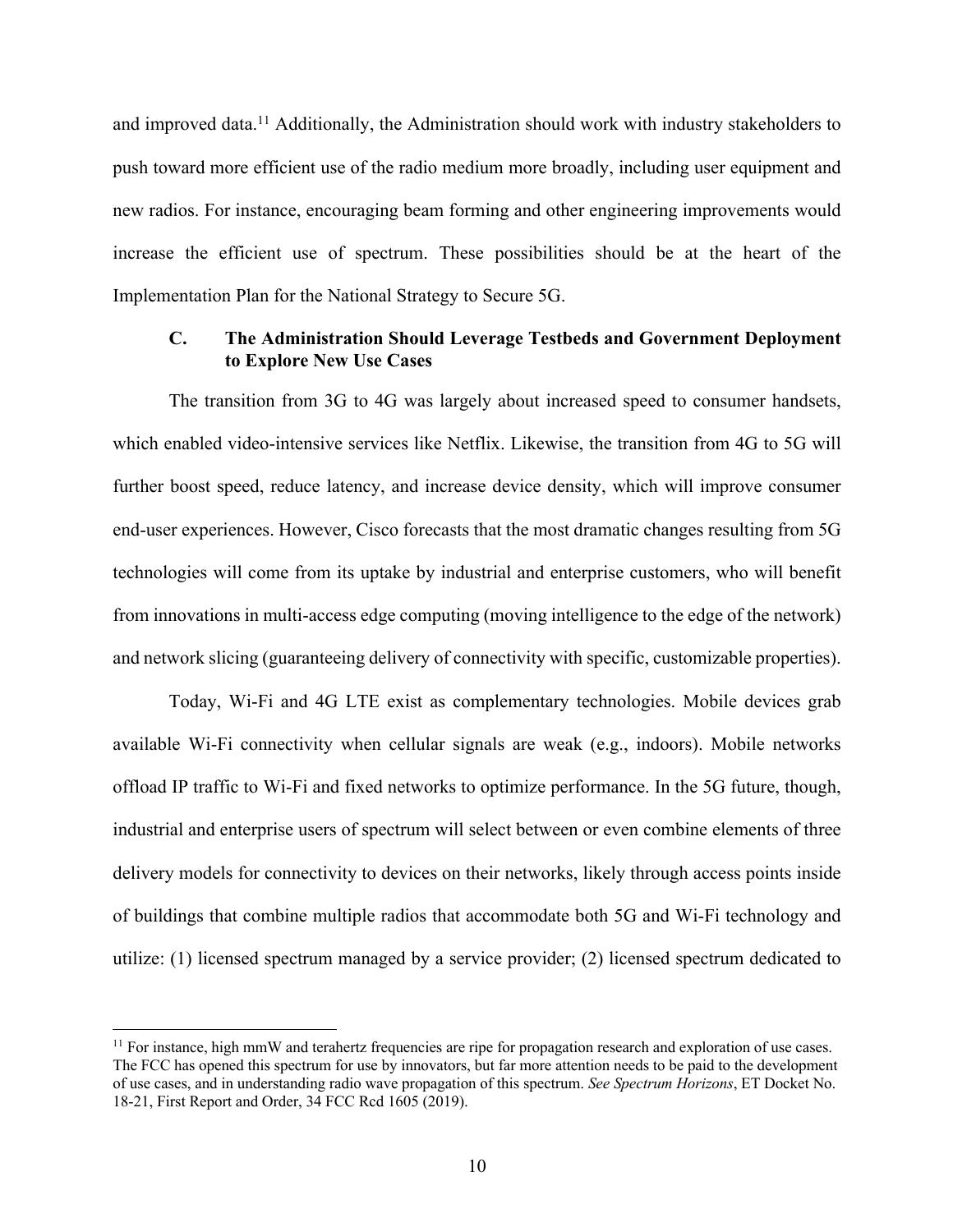private use, which is then managed by the industrial or enterprise customer or by the service provider on behalf of that customer; and (3) unlicensed spectrum managed by the service provider, industrial or enterprise customer. Potentially, networks using both 5G and Wi-Fi technology could be provided by either traditional wireless network operators or networking companies, like Cisco, working with RAN partners or other 5G integrators or vendors to provide the service to the industrial or enterprise customer as a private 5G network.<sup>12</sup>

To advance these innovative possibilities in enterprise autonomy, the Implementation Plan should actively explore different industrial and enterprise use cases for 5G that go beyond simply delivering faster wireless broadband to the consumer. These use cases may include:

- *Ultra-reliable low latency Communications (Robotics, Factory Automation)*. Ultrareliable low latency communications (URLLC) focus on mission critical services such as augment and virtual reality, tele-surgery and healthcare, intelligent transportation and industry automation. Traditionally over a wired connection, 5G offers a wireless equivalent to these extremely sensitive use cases. URLLC often requires the mobile core User Plane Function (UPF) to be located geographically closer to the end user in a Control and User plane Separation (CUPS) architecture to achieve the latency requirements.
- *Massive IoT*. Massive IoT in 5G addresses the need to support billions of connections with a range of different services. IoT services range from device sensors requiring relatively low bandwidth to connected cars which require a similar service to a mobile handset. Network slicing provides a way for service providers to enable Network as a Service (NaaS) to enterprises; giving them the flexibility to manage their own devices and services on the 5G network.
- *Enhanced Mobile broadband (eMBB)*. 5G Enhanced Mobile Broadband (eMBB) brings the promise of high speed and dense broadband to the subscriber. With gigabit speeds, 5G provides an alternative to traditional fixed line services. Fixed wireless access based on mmWave radio technologies enables the density to support high bandwidth services such as video over a 5G wireless connection. To support eMBB use cases, the mobile core must support the performance density, scalability, and security required.

<sup>12</sup> *See, e.g.,* "Private Networks," Small Cell Forum, *available at* https://www.smallcellforum.org/private-networks/; Press Release, "Qualcomm Technologies and Siemens set up the first 5G private standalone network in an industrial environment using the 3.7-3.8 GHz band," Qualcomm (Nov. 26, 2019), *available at*  https://www.qualcomm.com/news/releases/2019/11/26/qualcomm-technologies-and-siemens-set-first-5g-privatestandalone-network.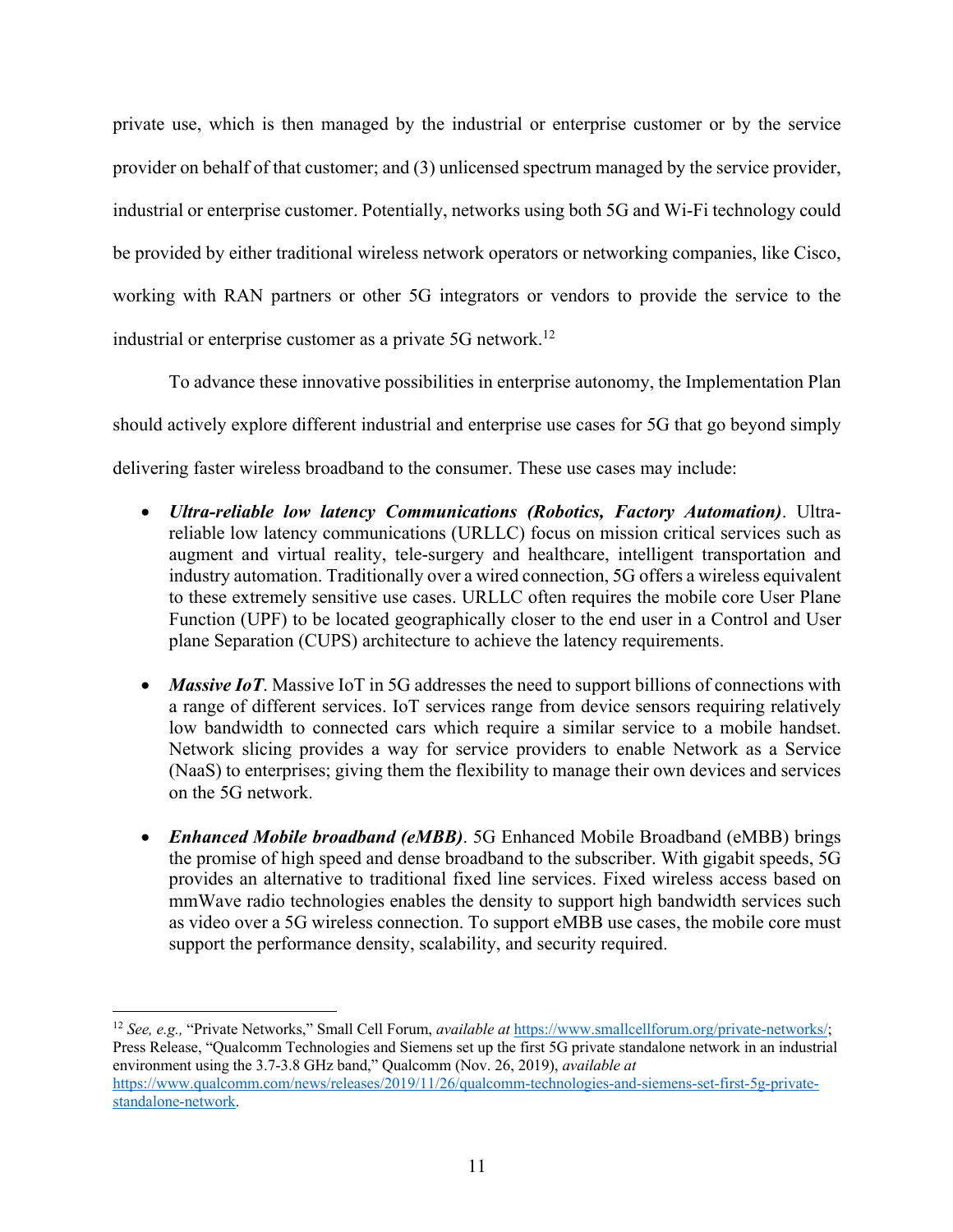Of course, the 5G testbeds that the Department of Defense is establishing through the National Spectrum Consortium represent a prime opportunity to develop these use cases and determine the best options for network operation. Some deployments may require enterprise autonomy with an "own and operate" model. In other cases, mobile network operator services can best meet the use case requirements. Use case testbeds are ideal for answering the questions that arise in different deployment models regarding security, resiliency, agility, ability to execute on mission, and cost. The use cases that will be explored in these testbeds should help determine the various advantages and disadvantages of different radio technologies, including combinations of these different technologies.

More broadly, government agencies, especially DoD, should endeavor to be early deployers of these advanced networks. DoD's private LTE network experiments are a promising example.<sup>13</sup> As a large enterprise itself, the federal government can provide significant incentives for private sector investments and first mover innovations in these areas through steady funding streams for early stage deployment projects such as these. We urge the federal government to implement the National Strategy to Secure 5G in a manner that leverages these possibilities.

#### **II. RIGOROUS TESTING OF SECURITY PERFORMANCE IN VARIOUS OPERATIONAL SCENARIOS IS CRUCIAL FOR PRACTICAL IMPLEMENTATION OF THE NATIONAL STRATEGY TO SECURE 5G**

Security is a foundational aspect of Cisco's approach to 5G, and we commend the Administration for its recognition that the U.S. National 5G strategy must itself address security as a critical element. To that end, we highlight the five aspects of the foundational security fabric which deliver secure outcomes in the Cisco 5G network: (1) architecture and trust boundaries

<sup>13</sup> *See* Lopez, C. Todd, "DOD Announces New Locations for Additional 5G Testing, Experimentation," U.S. Department of Defense (June 3, 2020), *available at*

https://www.defense.gov/Explore/News/Article/Article/2207390/dod-announces-new-locations-for-additional-5gtesting-experimentation/.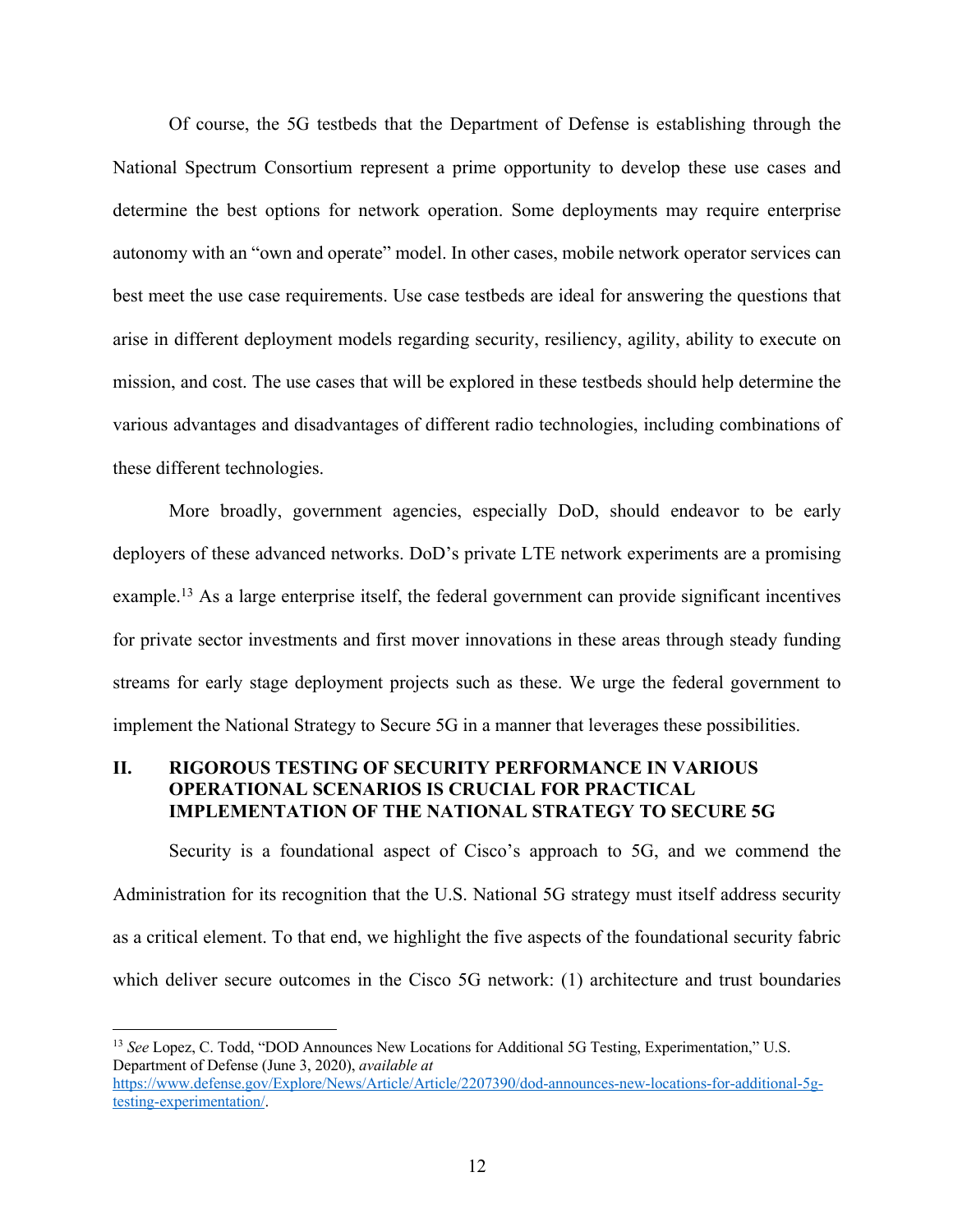detailing the threat surface of 5G and IoT (both now and tomorrow); (2) technology trends and architectures impacting how the 5G network is secured; (3) visibility at scale; (4) threat and dark threat analysis; and (5) comprehensive threat mitigation. In the aggregate, we address the threat surface of today and tomorrow by providing the operator and consumer a level of service assurance for critical 5G based services.

These elements of Cisco's 5G security posture are valuable in addressing a key difference in 5G as compared to previous generations of mobile networks. Expansion of mobile computing power at the edge of the network—and the resulting blurring of the traditional notions of "core" and "edge"—changes the security landscape for 5G networks. First, there will be more threat surface because the devices at the edge will not necessarily need to push decision-making into the center or "core" of the network.

Instead, more data and metadata will be generated and consumed at the edge. This brings both challenges and benefits from a security standpoint. Attackers may leverage advanced persistent threats to infiltrate diffuse networks and then move laterally to cause damage, disrupt operations, or steal data. At the same time, the potential for significant improvements in security will result if industry can leverage the distributed nature of 5G networks to layer in visibility and control over the security of devices operating at the edge.

In turn, greater security capabilities are among the benefits that we expect to see from the adoption of technologies that boost speed, flexibility, and intelligence. These environments allow more options for how they are configured, deployed, and managed, which has the potential to increase the threat surface area and the opportunity for human error. However, trust security ("TrustSec") principles, such as zero-trust networking, segmentation, isolation, and least privileged access can be engineered into next generation wireless networks. The ability to move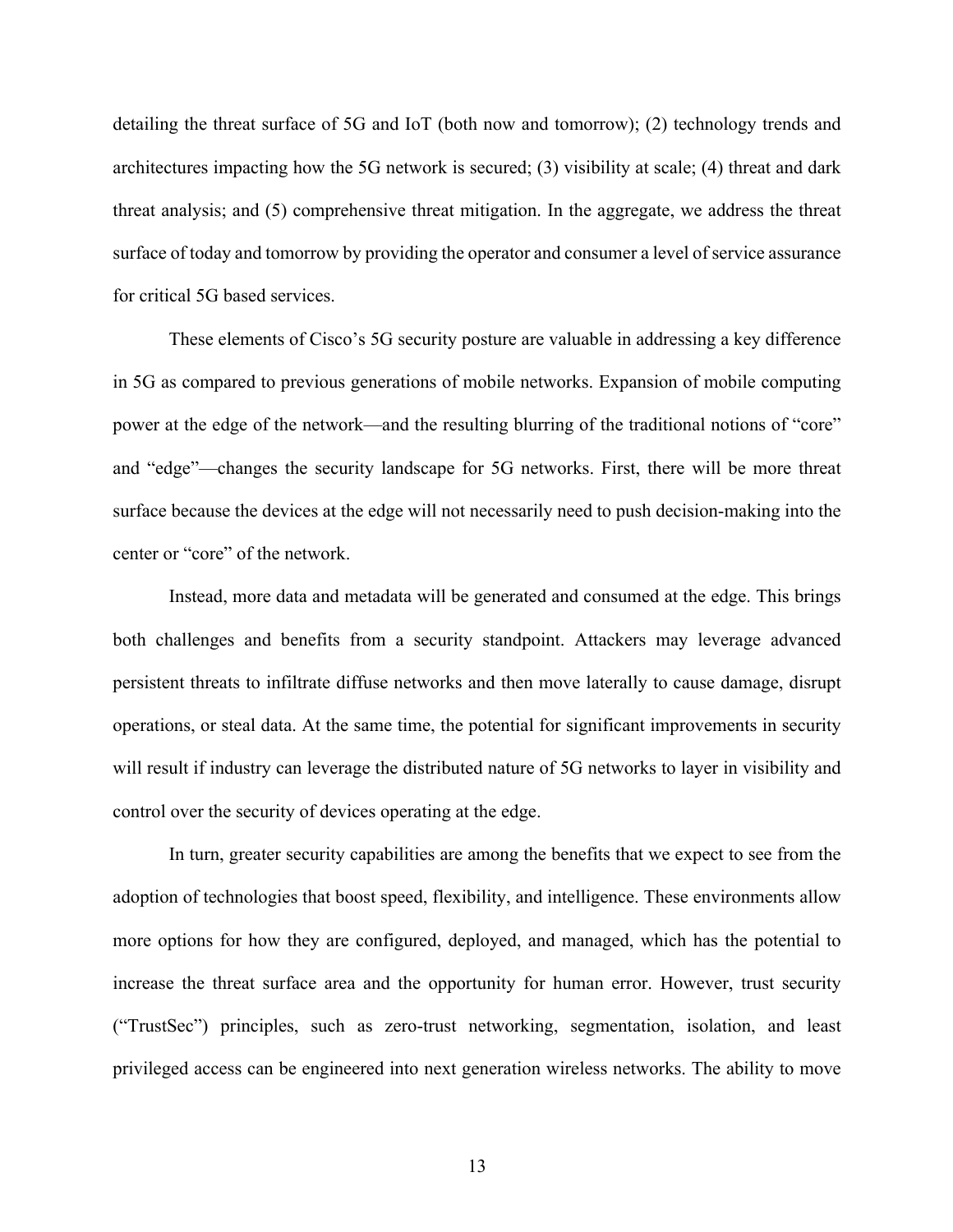more intelligence to the edge of the network along with advances in machine learning and artificial intelligence hold out hope for security that is capable of automation at scale—and, therefore, improved over current and legacy mobile networks.

Among the greatest unknowns as we move into a 5G powered world is precisely which capabilities will drive adoption and use. The boost of consumer speeds in 4G LTE led to broadband video services on mobile devices, but that result was not a predicted outcome in advance. Similarly, as discussed above, industrial and enterprise use of the new capabilities unlocked by 5G and Wi-Fi6 are likely and promising. But it is as of yet unclear which specific use cases made possible by these new capabilities will prove most impactful in the drive to unlock a new wave of American innovation and competitiveness. Without more knowledge about potential use cases, we may see incorrect assumptions driving decisions about how to architect and configure 5G networks—or we may see resulting uncertainty slow development and adoption of both 5G networks and innovations that could leverage their advanced capabilities.

This underscores the importance of the government investing in testbeds that will drive an understanding of potential use cases. Testbeds can also address key areas of operational security concerns, such as ensuring the security of the devices at the edge of the network that will be connected to 5G and managing non-technical and human/organizational risks that arise in certain use cases. With this in mind, Cisco recommends leveraging the testbeds and related U.S. government engagement with industry stakeholders to explore and experiment with the following elements of security:

• **Defense Uses vs. Commercial Uses.** 5G represents a potential step up in security from previous generations, but it has generally been created as a commercial grade system, not defense grade. For defense grade use cases, the government should determine whether additional security requirements are necessary, and if so, how best to implement them. Operational reliability and availability of the network in defense use cases, or other mission-critical use cases, may be different for commercial grade operations than what a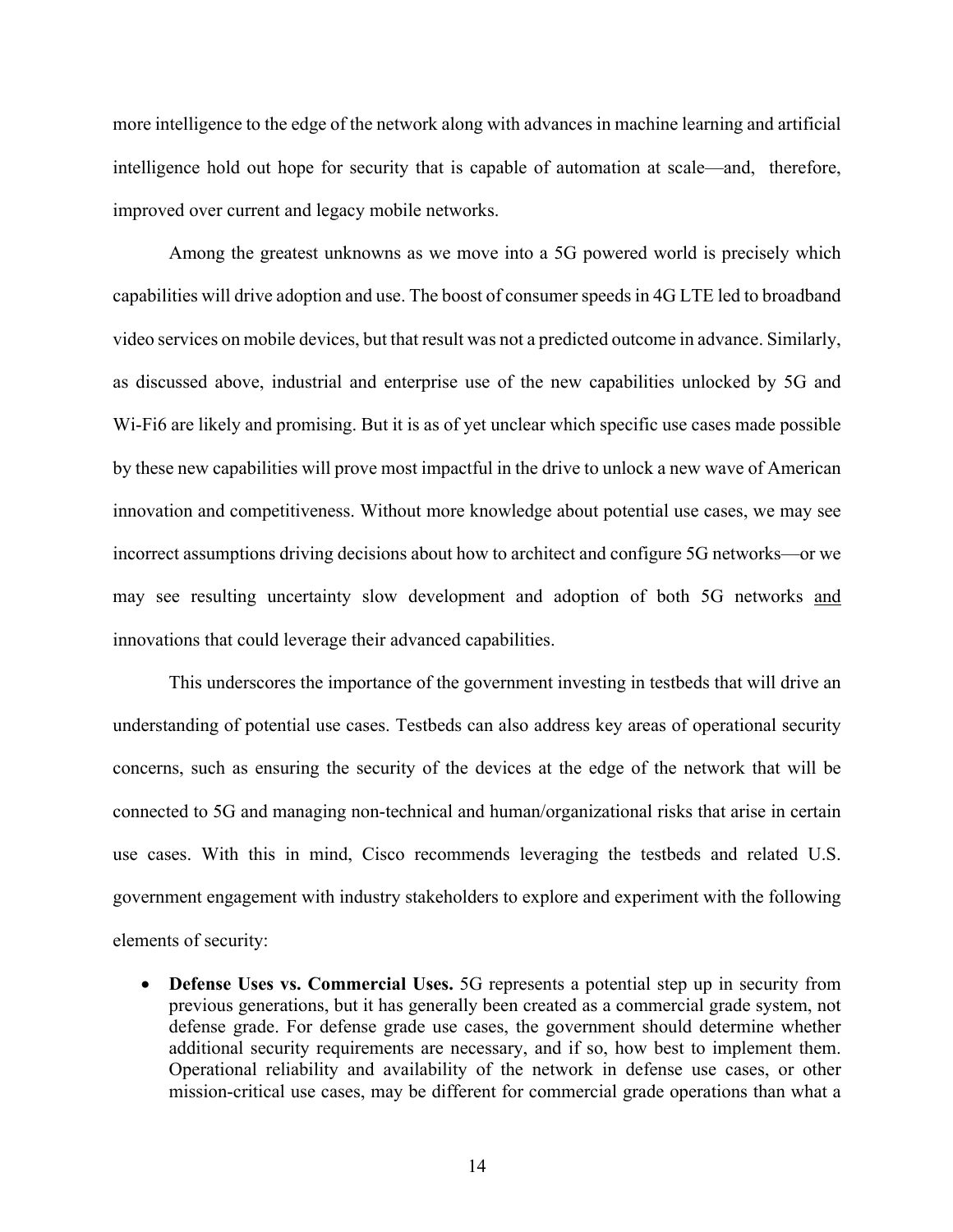government agency or a critical infrastructure provider needs. This is not a new challenge; industry and the government (DoD in particular) have conducted such analyses in countless scenarios in the past, and these previous experiences should apply to 5G network security and data control as well.

- **Multi-Access Edge Computing (MEC).** MEC could be utilized as a security tool to isolate threats. Because MEC allows management of data at the edge, for some use cases, MEC could provide data sovereignty that may be important to military, intelligence, or other critical capabilities. However, MEC also means that instead of today's two-to-four exit points for the data on a provider network (e.g., in the case of VPN interconnectivity), 5G breaks the user plane from the control plane. For agencies like the Departments of State, Justice, Homeland Security and DoD that have numerous locations, this means exit points can be in the hundreds or even thousands in order for user data to stay local. This is attractive from a performance (e.g., latency) and data sovereignty perspective, but it necessitates that many exit points must be monitored and secured. More work is necessary to ascertain whether and how to effectively leverage and manage the costs and benefits of MEC capabilities.
- **Data Security and Privacy.** Encryption of data is generally required for 5G. But as a practical matter the standard for user data plane transmission rates is low, which tends to discourage the actual application of encryption technologies. Optionally, users can still deploy encryption at the application layer. Various use cases would illuminate the operational needs and challenges regarding encryption and data security and privacy that arise in different scenarios.
- **Identity Management.** Historically, there have been differences between identity management in enterprise settings as compared to service provider identity management. In an enterprise setting, the enterprise itself (specifically the IT department) controls identity management. When the user leaves the premise and becomes connected to a service provider, the enterprise can no longer directly manage security. TrustSec in the enterprise means the network can identify the user and apply policy to that user or administrative domain, such as micro-segmentation. However, as service providers move to software-defined networks, they will need to allow enterprise IT departments to apply their own identity management policies when users move on to the public network. As 5G identity management moves away from traditional radio space authentication to a certificate exchange method, the testbeds could further the development of identity management so that the enterprise can apply the same policies to the user's device no matter which public network platform is connecting the device. DoD has been at the forefront of defining hierarchies of trust policies, and the testbeds should build on that experience to advance 5G identity management.

In all cases, the DoD testbeds provide an immediate and meaningful first step for practical

operational security testing. For additional steps beyond these testbeds, the Implementation Plan

should leverage other formal government-industry collaborative mechanisms to take lessons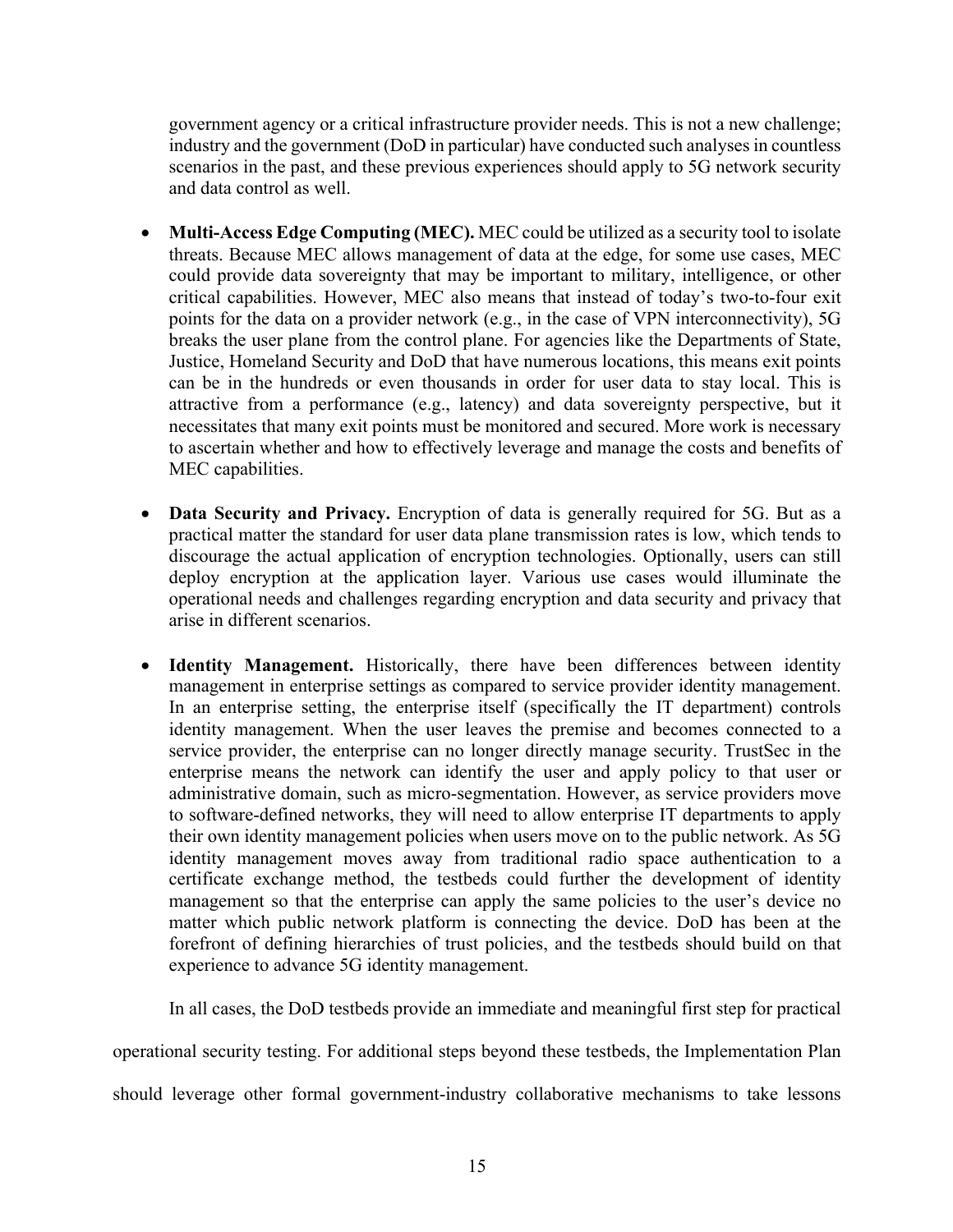learned into other real-world deployments. These include outreach initiatives through the DHS National Risk Management Center ("NRMC"), applied technical research projects at the NIST National Cybersecurity Center of Excellence ("NCCoE"), and broader commercial and policy recommendations through the FCC's Communications Security, Reliability and Interoperability Council ("CSRIC").

#### **III. THE NATIONAL STRATEGY TO SECURE 5G MUST BE IMPLEMENTED INTERNATIONALLY TO ENSURE THE DEVELOPMENT OF A DIVERSE GLOBAL ECOSYSTEM OF 5G EQUIPMENT AND SERVICES**

In implementing its National Strategy to Secure 5G, the United States has an opportunity to demonstrate leadership for our partners in the international community—particularly defense allies, other free market democracies, and communications technology companies based in those countries—as it develops and deploys 5G networks and technology. Cisco believes that engaging with and encouraging international partners in the development of a diverse global ecosystem is the best way to protect U.S. economic and national security while simultaneously promoting responsible global development and deployment of 5G. Network security is a global issue, not merely a domestic one, and strategic engagements made by the U.S. government at the international level can inure to the benefit of American citizens, companies, and communities.

In particular, the Administration should continue to advance the Prague Proposals as an explicit part of implementing the National Strategy to Secure  $5G<sup>14</sup>$  There is global market strength among the 32 countries that have adopted the Prague Proposals, and that is why they focus on both technical and non-technical aspects of risk, including the rule of law, independent judicial oversight, corporate transparency and accountability, and security by design in 5G deployments.

<sup>14</sup> Prague 5G Security Conference, *The Prague Proposals* (May 3, 2019), *available at* https://www.ylada.cz/assets/media-centrum/aktualne/PRG\_proposals\_SP\_1.pdf.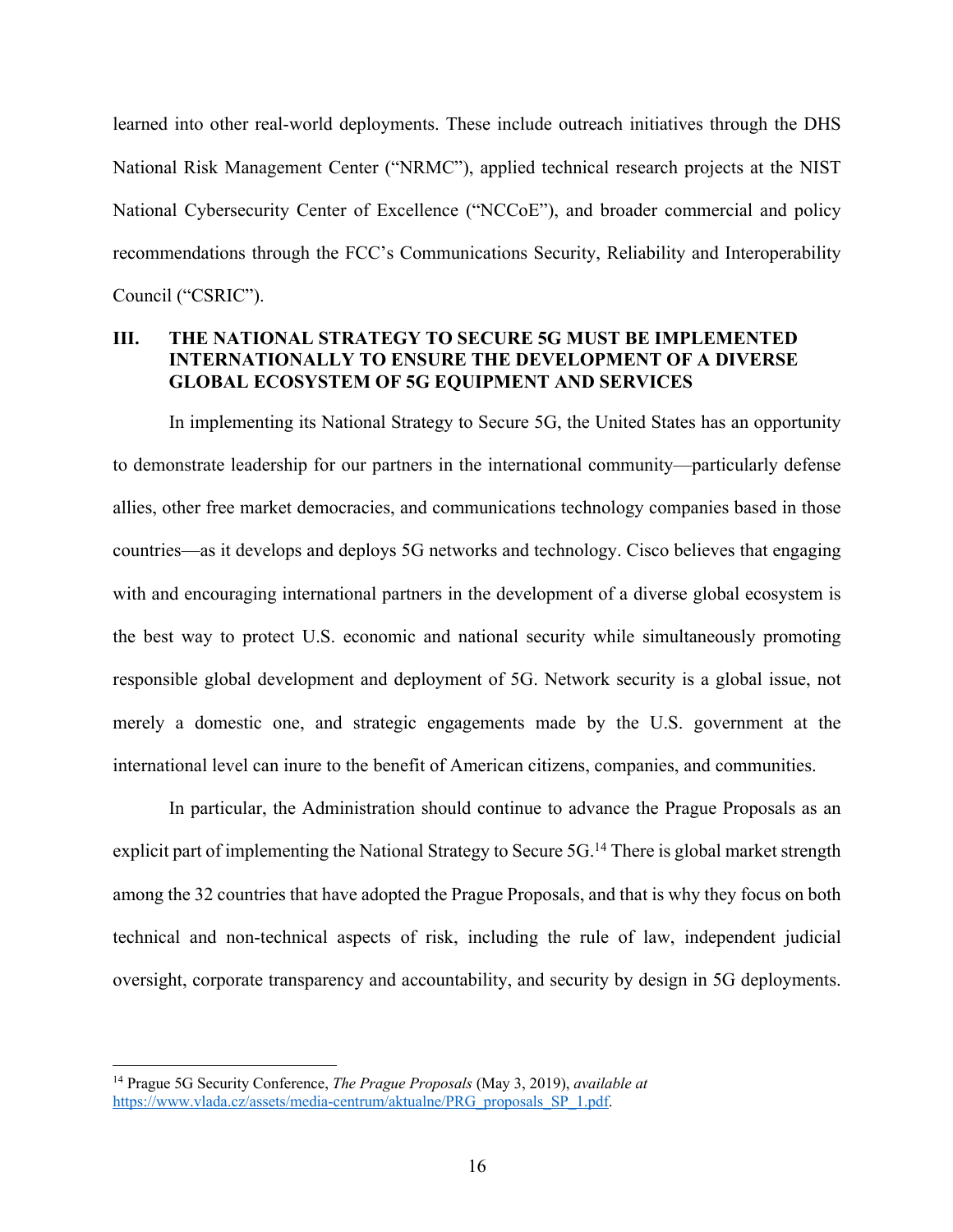In a related initiative, the Center for Strategic and International Studies ("CSIS") organized a working group of industry experts, including from Cisco, to develop practical and concrete criteria for governments and network operators to use in assessing trustworthiness and security in implementing the Prague Proposals and the European Union's 5G Toolbox.15 These initiatives provide an important conceptual and policy framework through which to guarantee a robust, competitive and diverse global market of trusted 5G equipment and services.

Finally, given the diversity of this global market and with the countless and as-yetunknown use cases that 5G will enable, Cisco also encourages the Administration to think expansively about what the global 5G ecosystem actually is. As discussed above, 5G will enable dynamic and sophisticated new network capabilities—many of which have not yet been imagined, much less implemented. Yet, the precise use cases enabled will depend in some measure on decisions about network architecture and configuration.

Therefore, it is important that in implementing the National Strategy to Secure 5G the Administration not narrowly define 5G simply as a set of radio transmitter standards, but rather consider 5G broadly to encompass the entire network that contributes advanced wireless networking capabilities. Specifically, this broader vision should contemplate the use of unlicensed

<sup>15</sup> *See* Center for Strategic and International Studies, *Criteria for Security and Trust in Telecommunications Networks and Services* (May 13, 2020), *available at* https://www.csis.org/analysis/criteria-security-and-trusttelecommunications-networks-and-services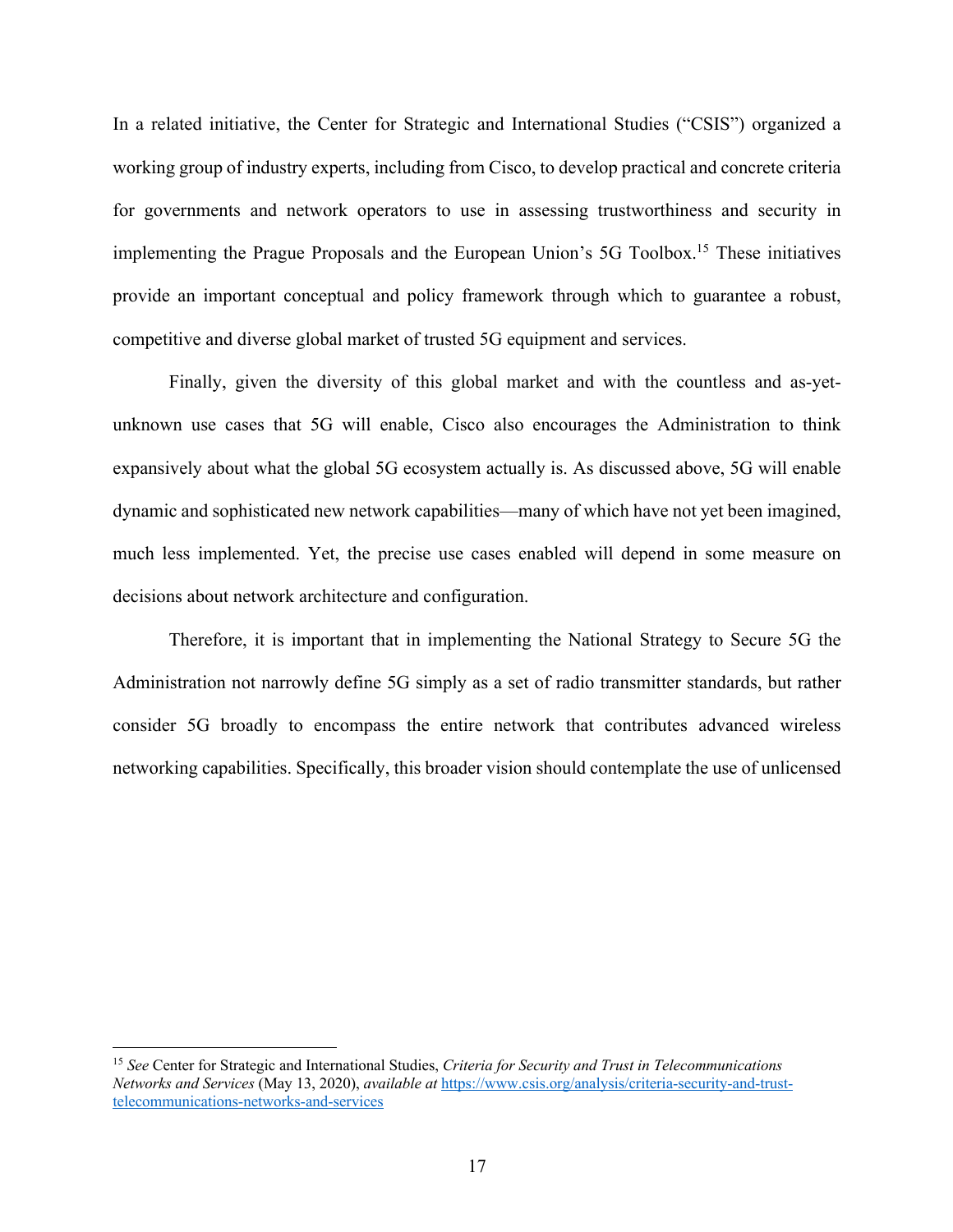spectrum by New Radio-Unlicensed and Wi-Fi.<sup>16</sup> 5G is not solely a service provider technology; instead, it is a highly flexible communications platform with different radios at the edge.<sup>17</sup>

If the advanced wireless networking market is limited to service provider offerings, the technologies available for use on their platforms will be governed exclusively by service provider purchasing cycles. The Administration should also recognize that enterprise and governments may stand up their own 5G network capabilities. For example, they may seek to operate their own "private 5G" networks in the CBRS band (or other bands).

A number of other jurisdictions are pursuing this course, including Germany and Japan, primarily with an eye on their manufacturing sectors. But the point is broader—any enterprise that wants to innovate its business process with 5G should have the ability to do so. The network owner may desire and should have the flexibility to choose between managing and operating such a private 5G deployment on its own or via a service provider. The National Strategy to Secure 5G should recognize and foster this broader view as it will draw more developers, manufacturers, integrators into the 5G market spurring a new wave of American innovation and competitiveness.

<sup>&</sup>lt;sup>16</sup> Cisco is the largest manufacturer of Wi-Fi access points for use by enterprise customers globally. Wi-Fi is part of the 5G ecosystem as of 3GPP Release 15, and therefore will exist both as an alternative, stand-alone RAN but also as a 5G integrated RAN. Wi-Fi radio characteristics relative to 5G are similar such that the decision to use one radio endpoint instead of another should be driven by the use case requirements. In Cisco's view, the flexible integration, aggregation, and interworking of licensed and unlicensed networks, spectrum, and multi-connectivity will be critical as new 5G and IoT RATs are introduced in the industry. The integration of unlicensed network technologies such as Wi-Fi for use with conventional licensed cellular networks is now largely accepted as an essential ingredient of mobile network evolution. *See* "5G Networks: The Role of Wi-Fi and Unlicensed Technologies," Wireless Broadband Alliance (Sept. 6, 2017), *available at* https://wballiance.com/wp-content/uploads/2017/09/5G-Networks-Role-of-Wi-Fi-and-Unlicensed-Technologies-V2.pdf.

<sup>&</sup>lt;sup>17</sup> There are many different approaches to license-exempt spectrum integration and aggregation. Some of them integrate and aggregate license-exempt networks at the core network level, while others integrate and aggregate license-exempt capabilities at the radio access network (RAN) level. For example, there is the trusted non-3GPP IP access interface, which uses a trusted wireless access gateway (TWAG) to integrate Wi-Fi into the 3GPP core network through the S2a interface to the packet data network gateway (P-GW). This is usually used for offloading 4G data traffic to Wi-Fi. Then there is the untrusted non-3GPP IP access approach, which uses an enhanced packet data gateway (ePDG) to integrate Wi-Fi into the 3GPP core network through the S2b interface to the P-GW. This is usually used to enhance indoor coverage through voice over Wi-Fi (VoWi-Fi). General discussion of these issues can be found at Wireless Broadband Association website, *available at* https://wballiance.com/wpcontent/uploads/2019/09/RAN-Convergence-Paper-by-WBA-and-NGMN-Alliance.pdf.